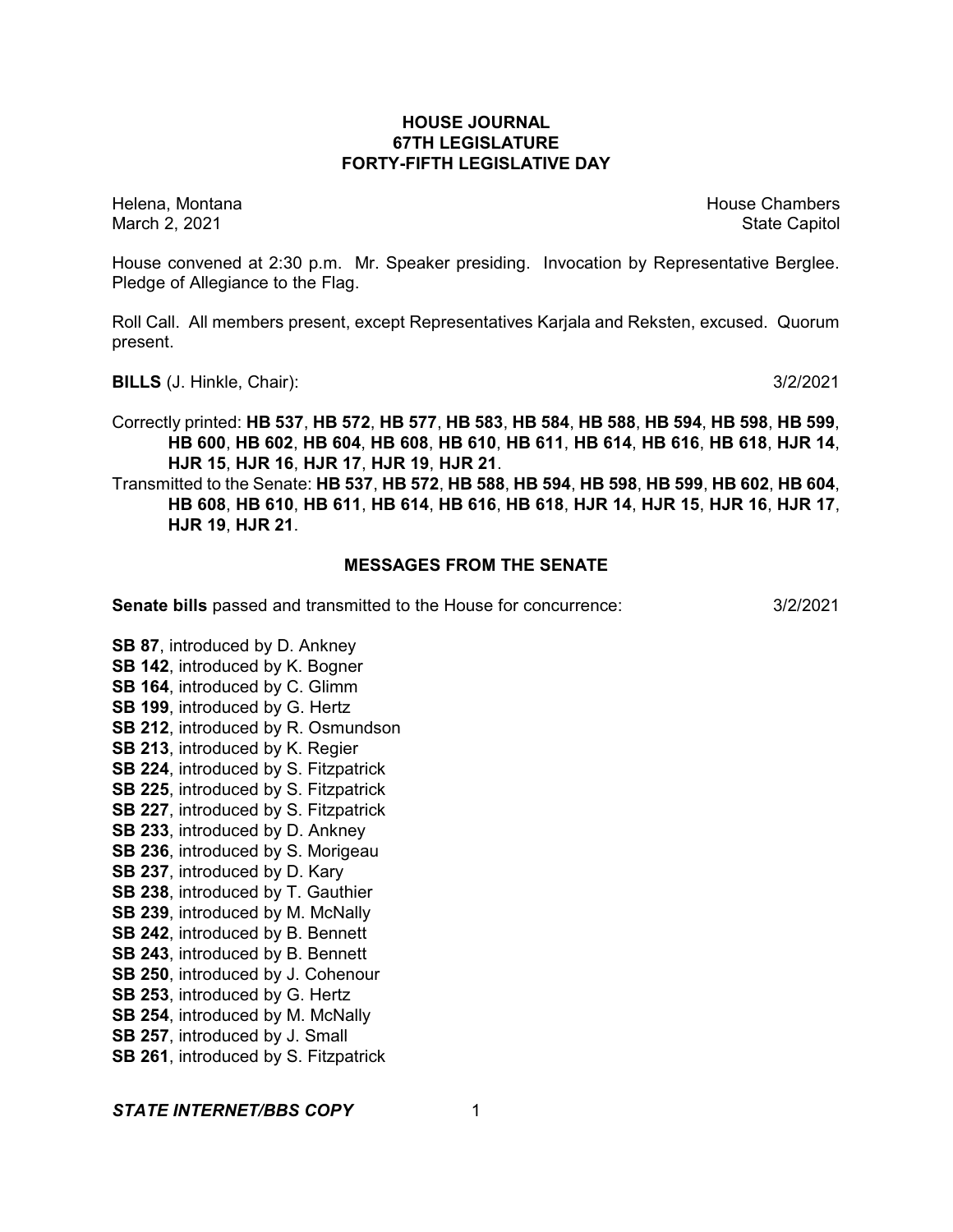**SB 262**, introduced by M. Cuffe **SB 267**, introduced by B. Brown **SB 270**, introduced by B. Hoven **SB 272**, introduced by G. Vance **SB 274**, introduced by C. Friedel **SB 276**, introduced by M. Cuffe **SB 280**, introduced by C. Glimm **SB 283**, introduced by C. Glimm **SB 284**, introduced by R. Tempel **SB 287**, introduced by W. Sales **SB 300**, introduced by C. Glimm **SB 301**, introduced by T. Manzella **SB 302**, introduced by W. Sales **SB 303.** introduced by T. McGillvray **SB 305**, introduced by M. Lang **SB 306**, introduced by M. Lang **SB 309**, introduced by W. Sales **SB 314**, introduced by B. Brown **SB 315**, introduced by D. Howard **SB 316**, introduced by S. Fitzpatrick **SB 317, introduced by S. Fitzpatrick SB 319**, introduced by G. Hertz **SB 327**, introduced by J. Ellsworth **SB 328**, introduced by D. Ankney **SB 332**, introduced by T. Manzella **SB 334**, introduced by B. Molnar **SB 337**, introduced by M. Lang **SB 338**, introduced by M. Lang **SB 339**, introduced by J. Pomnichowski **SB 344**, introduced by K. Bogner **SB 345**, introduced by S. Fitzpatrick **SB 346**, introduced by T. Manzella **SB 350**, introduced by G. Hertz **SB 351**, introduced by B. Bennett **SB 352**, introduced by J. Esp **SB 353**, introduced by J. Gross **SB 355**, introduced by M. Lang **SB 356**, introduced by J. Gross **SB 357**, introduced by J. Gross **SB 358**, introduced by J. Esp **SB 360**, introduced by M. Lang **SB 361**, introduced by B. Hoven **SB 363**, introduced by S. Fitzpatrick **SB 364**, introduced by S. Fitzpatrick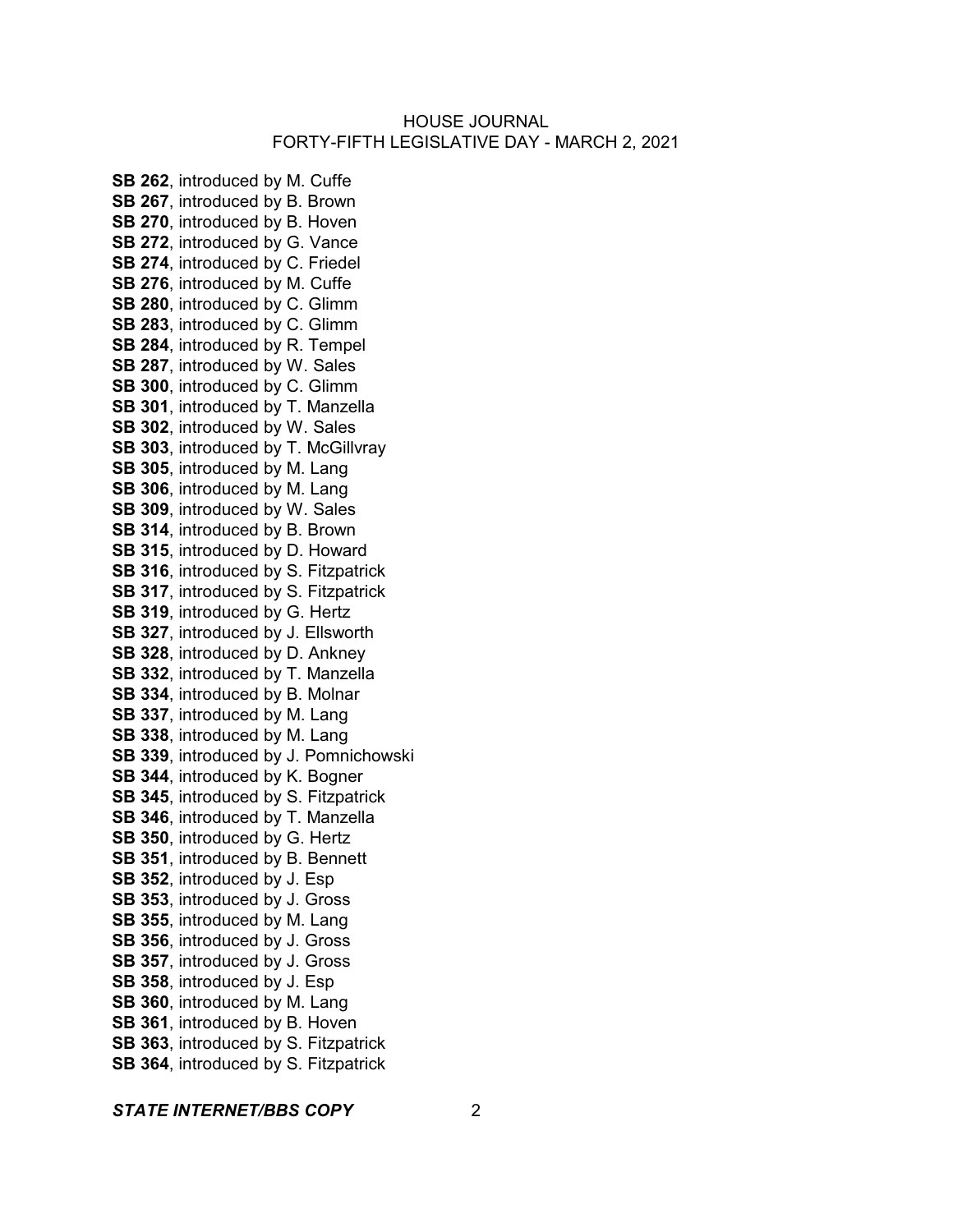**SB 365**, introduced by K. Regier **SB 367.** introduced by S. Morigeau **SB 372, introduced by E. McClafferty** 

**Senate joint resolutions** passed and transmitted to the House for concurrence: 3/2/2021

**SJR 7**, introduced by J. Welborn **SJR 11**, introduced by E. Boldman **SJR 15**, introduced by J. Ellsworth **SJR 16. introduced by S. Hinebauch SJR 17**, introduced by B. Bennett **SJR 18**, introduced by B. Gillespie **SJR 19**, introduced by M. Cuffe **SJR 21**, introduced by M. Cuffe

**SB 307**, introduced by M. Lang, requiring adoption by an affirmative roll call vote of two-thirds of all the members of the Legislature, passed the Senate and was transmitted to the House with the following vote:

3/2/2021

Yeas - 49 Nays - 0

# **THIRD READING OF BILLS**

The following bills having been read three several times, title and history agreed to, were disposed of in the following manner:

**HB 537** passed as follows:

Yeas: Anderson, Bartel, Beard, Bedey, Berglee, Bertoglio, Binkley, Brewster, Buttrey, Carlson, Custer, Dooling, Duram, Fielder, Fitzgerald, Fleming, Frazer, Fuller, Galloway, Garner, Gillette, Gist, Greef, Gunderson, Hill, Hinkle C, Hinkle J, Holmlund, Hopkins, Jones, Kassmier, Kerns, Knudsen C, Knudsen R, Lenz, Ler, Loge, Malone, Marshall, McKamey, Mercer, Mitchell, Moore, Nave, Noland, Patelis, Phalen, Putnam, Read, Regier A, Regier M, Ricci, Schillinger, Seekins-Crowe, Sheldon-Galloway, Skees, Stromswold, Trebas, Tschida, Usher, Vinton, Walsh, Welch, Whitman, Zolnikov, Mr. Speaker. Total 66

Nays: Abbott, Bishop, Buckley, Caferro, Curdy, Dunwell, Farris-Olsen, Fern, France, Funk, Hamilton, Harvey, Hawk, Hayman, Karjala, Keane, Kelker, Keogh, Kerr-Carpenter, Kortum, Marler, Novak, Olsen, Running Wolf, Smith, Stafman, Stewart Peregoy, Sullivan, Tenenbaum, Thane, Weatherwax, Whiteman Pena. Total 32

Voted absentee: None.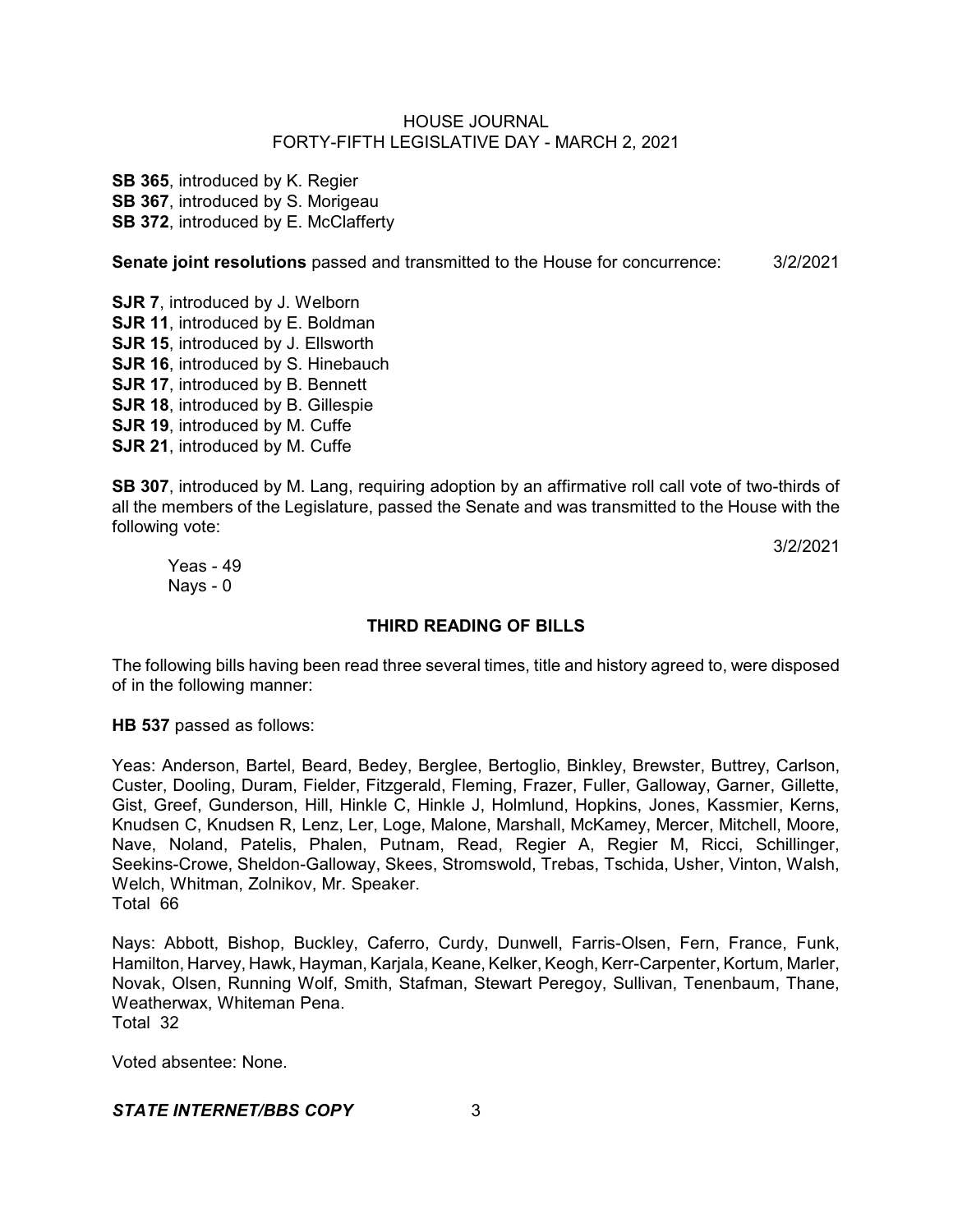Excused: Reksten. Total 1

Absent or not voting: Windy Boy. Total 1

**HB 572** passed as follows:

Yeas: Anderson, Bartel, Beard, Bedey, Berglee, Bertoglio, Binkley, Brewster, Buttrey, Carlson, Curdy, Custer, Dooling, Duram, Fern, Fielder, Fitzgerald, Fleming, Frazer, Fuller, Galloway, Garner, Gillette, Gist, Greef, Gunderson, Hill, Hinkle C, Hinkle J, Holmlund, Hopkins, Jones, Kassmier, Keogh, Kerns, Kerr-Carpenter, Knudsen C, Knudsen R, Lenz, Ler, Loge, Malone, Marshall, McKamey, Mercer, Mitchell, Moore, Nave, Noland, Novak, Patelis, Phalen, Putnam, Read, Regier A, Regier M, Ricci, Running Wolf, Schillinger, Seekins-Crowe, Sheldon-Galloway, Skees, Stromswold, Sullivan, Thane, Trebas, Tschida, Usher, Vinton, Walsh, Welch, Whitman, Zolnikov, Mr. Speaker.

Total 74

Nays: Abbott, Bishop, Buckley, Caferro, Dunwell, Farris-Olsen, France, Funk, Hamilton, Harvey, Hawk, Hayman, Karjala, Keane, Kelker, Kortum, Marler, Olsen, Smith, Stafman, Stewart Peregoy, Tenenbaum, Weatherwax, Whiteman Pena, Windy Boy. Total 25

Voted absentee: None.

Excused: Reksten. Total 1

Absent or not voting: None. Total 0

**HB 577 failed** as follows:

Yeas: Abbott, Bedey, Bishop, Buckley, Caferro, Carlson, Curdy, Custer, Dooling, Dunwell, Farris-Olsen, Fern, Fitzgerald, France, Funk, Hamilton, Harvey, Hawk, Hayman, Hinkle C, Hinkle J, Holmlund, Hopkins, Jones, Karjala, Keane, Kelker, Keogh, Kerr-Carpenter, Kortum, Marler, Moore, Novak, Olsen, Putnam, Running Wolf, Smith, Stafman, Stewart Peregoy, Stromswold, Sullivan, Tenenbaum, Thane, Trebas, Weatherwax, Whiteman Pena, Whitman, Zolnikov. Total 48

Nays: Anderson, Bartel, Beard, Berglee, Bertoglio, Binkley, Brewster, Buttrey, Duram, Fielder, Fleming, Frazer, Fuller, Galloway, Garner, Gillette, Gist, Greef, Gunderson, Hill, Kassmier, Kerns, Knudsen C, Knudsen R, Lenz, Ler, Loge, Malone, Marshall, McKamey, Mercer, Mitchell, Nave,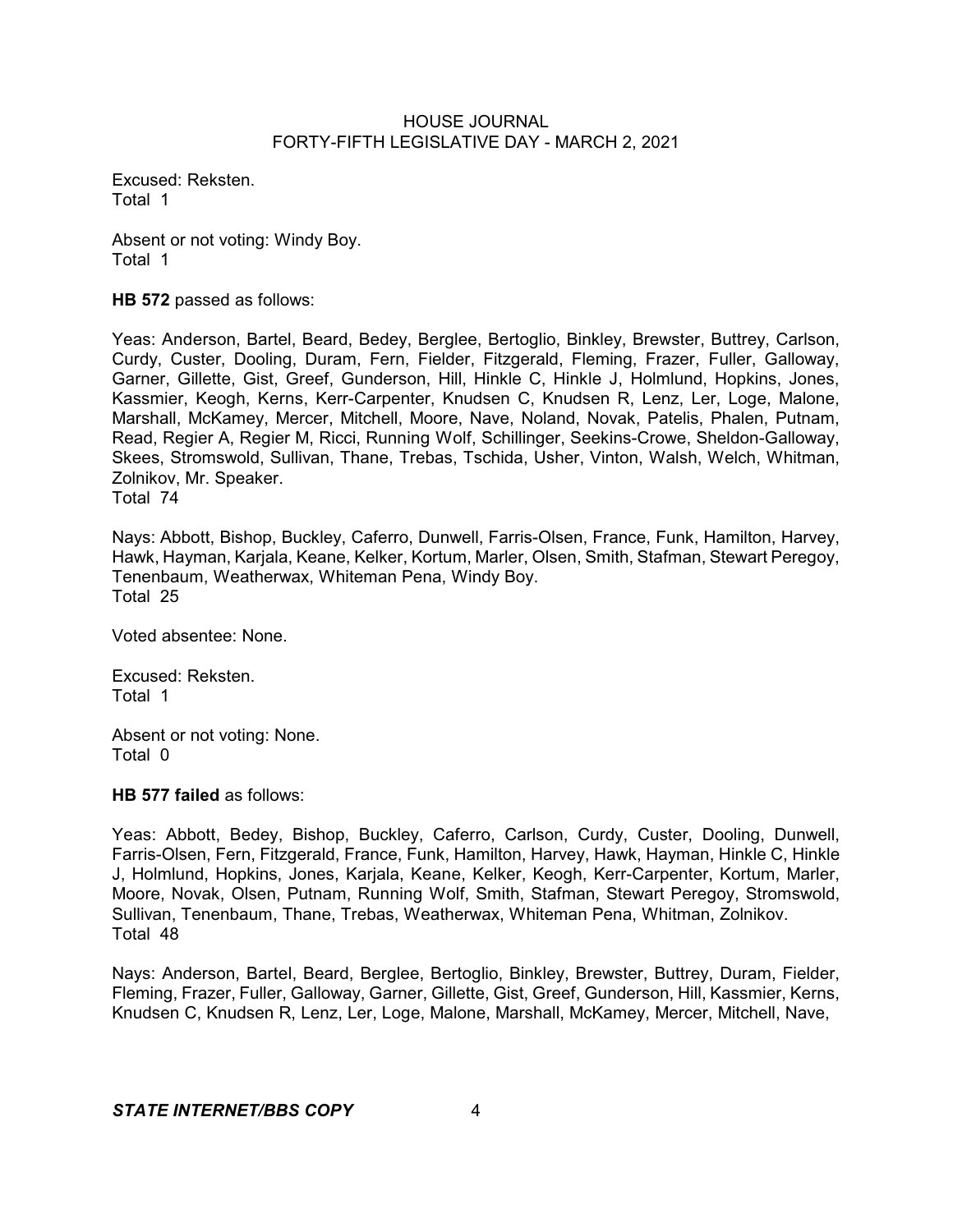Noland, Patelis, Phalen, Read, Regier A, Regier M, Ricci, Schillinger, Seekins-Crowe, Sheldon-Galloway, Skees, Tschida, Usher, Vinton, Walsh, Welch, Mr. Speaker. Total 50

Voted absentee: None.

Excused: Reksten. Total 1

Absent or not voting: Windy Boy. Total 1

**HB 588** passed as follows:

Yeas: Anderson, Beard, Bedey, Berglee, Bertoglio, Binkley, Brewster, Buttrey, Custer, Dooling, Duram, Fielder, Fitzgerald, Fleming, Fuller, Galloway, Garner, Gillette, Gist, Greef, Gunderson, Hill, Hinkle C, Hinkle J, Hopkins, Kerns, Knudsen C, Knudsen R, Lenz, Ler, Loge, Malone, Marshall, McKamey, Mercer, Mitchell, Moore, Nave, Noland, Phalen, Putnam, Read, Regier A, Regier M, Ricci, Schillinger, Seekins-Crowe, Sheldon-Galloway, Skees, Stromswold, Trebas, Usher, Vinton, Walsh, Welch, Whitman, Zolnikov, Mr. Speaker. Total 58

Nays: Abbott, Bartel, Bishop, Buckley, Caferro, Carlson, Curdy, Dunwell, Farris-Olsen, Fern, France, Frazer, Funk, Hamilton, Harvey, Hawk, Hayman, Holmlund, Jones, Karjala, Kassmier, Keane, Kelker, Keogh, Kerr-Carpenter, Kortum, Marler, Novak, Olsen, Patelis, Running Wolf, Smith, Stafman, Stewart Peregoy, Sullivan, Tenenbaum, Thane, Tschida, Weatherwax, Whiteman Pena, Windy Boy. Total 41

Voted absentee: None.

Excused: Reksten. Total 1

Absent or not voting: None. Total 0

**HB 594** passed as follows:

Yeas: Anderson, Bartel, Beard, Bedey, Berglee, Bertoglio, Binkley, Brewster, Buttrey, Carlson, Custer, Dooling, Duram, Fielder, Fitzgerald, Fleming, Frazer, Fuller, Galloway, Garner, Gillette, Gist, Greef, Gunderson, Hill, Hinkle C, Hinkle J, Holmlund, Hopkins, Jones, Kassmier, Keane, Kerns, Knudsen C, Knudsen R, Lenz, Ler, Loge, Malone, Marshall, McKamey, Mitchell, Moore,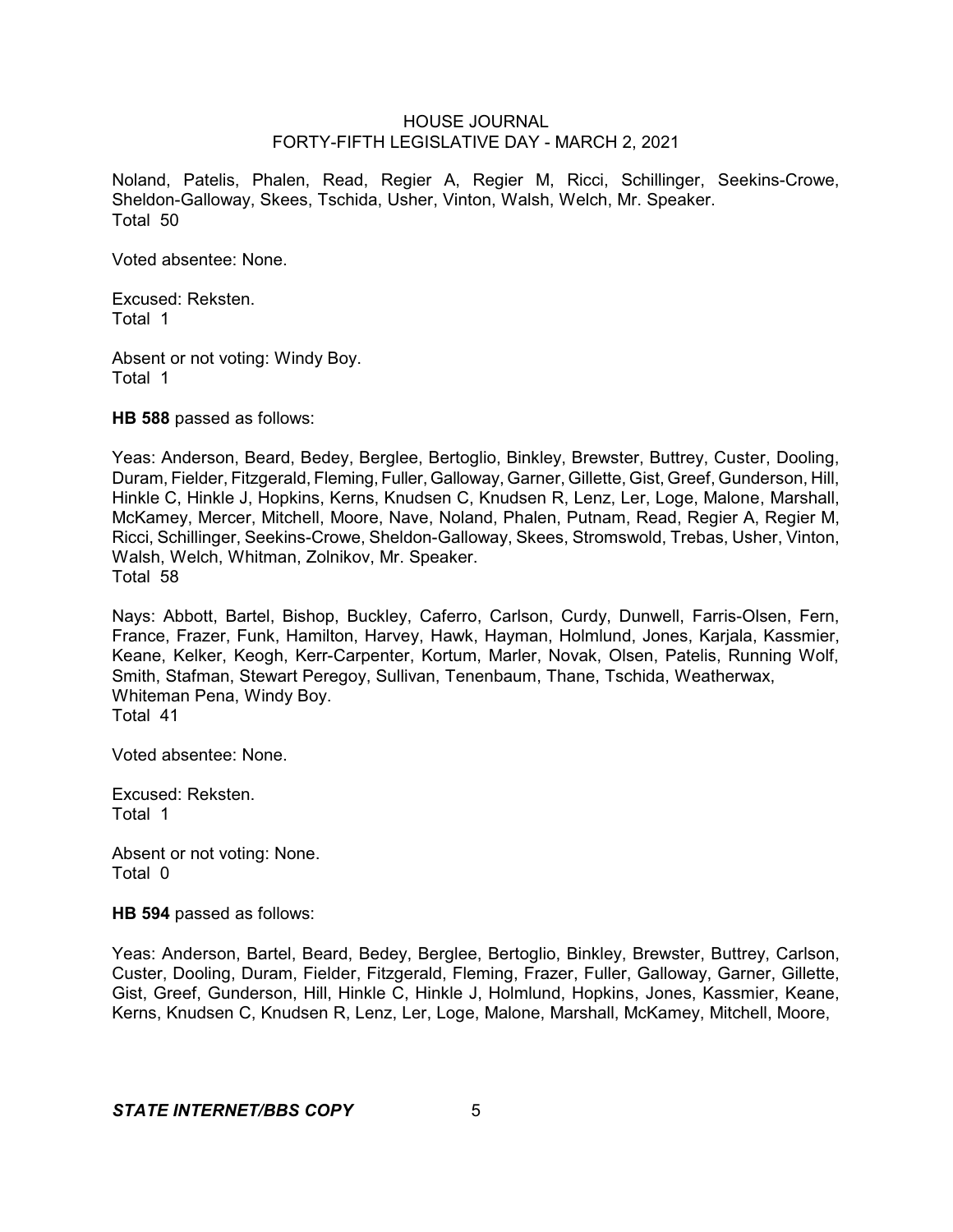Nave, Noland, Patelis, Phalen, Putnam, Read, Regier A, Regier M, Ricci, Schillinger, Seekins-Crowe, Sheldon-Galloway, Skees, Stromswold, Trebas, Tschida, Usher, Vinton, Walsh, Welch, Whitman, Zolnikov, Mr. Speaker. Total 66

Nays: Abbott, Bishop, Buckley, Caferro, Curdy, Dunwell, Farris-Olsen, Fern, France, Funk, Hamilton, Harvey, Hawk, Hayman, Karjala, Kelker, Keogh, Kerr-Carpenter, Kortum, Marler, Mercer, Novak, Olsen, Running Wolf, Smith, Stafman, Stewart Peregoy, Sullivan, Tenenbaum, Thane, Weatherwax, Whiteman Pena, Windy Boy. Total 33

Voted absentee: None.

Excused: Reksten. Total 1

Absent or not voting: None. Total 0

**HB 598** passed as follows:

Yeas: Abbott, Anderson, Bartel, Beard, Bedey, Berglee, Bertoglio, Bishop, Brewster, Buckley, Buttrey, Caferro, Carlson, Curdy, Custer, Dooling, Dunwell, Duram, Farris-Olsen, Fern, Fielder, Fitzgerald, Fleming, France, Frazer, Fuller, Funk, Garner, Gillette, Gist, Greef, Gunderson, Hamilton, Harvey, Hawk, Hayman, Hill, Hinkle C, Hinkle J, Holmlund, Hopkins, Jones, Karjala, Kassmier, Keane, Kelker, Keogh, Kerns, Kerr-Carpenter, Knudsen C, Knudsen R, Kortum, Lenz, Ler, Loge, Malone, Marler, Marshall, McKamey, Mercer, Mitchell, Moore, Nave, Noland, Novak, Olsen, Patelis, Phalen, Putnam, Read, Regier A, Ricci, Running Wolf, Schillinger, Seekins-Crowe, Skees, Smith, Stafman, Stewart Peregoy, Stromswold, Sullivan, Tenenbaum, Thane, Trebas, Usher, Vinton, Walsh, Weatherwax, Welch, Whiteman Pena, Whitman, Windy Boy, Zolnikov, Mr. Speaker. Total 94

Nays: Binkley, Galloway, Regier M, Sheldon-Galloway, Tschida. Total 5

Voted absentee: None.

Excused: Reksten. Total 1

Absent or not voting: None. Total 0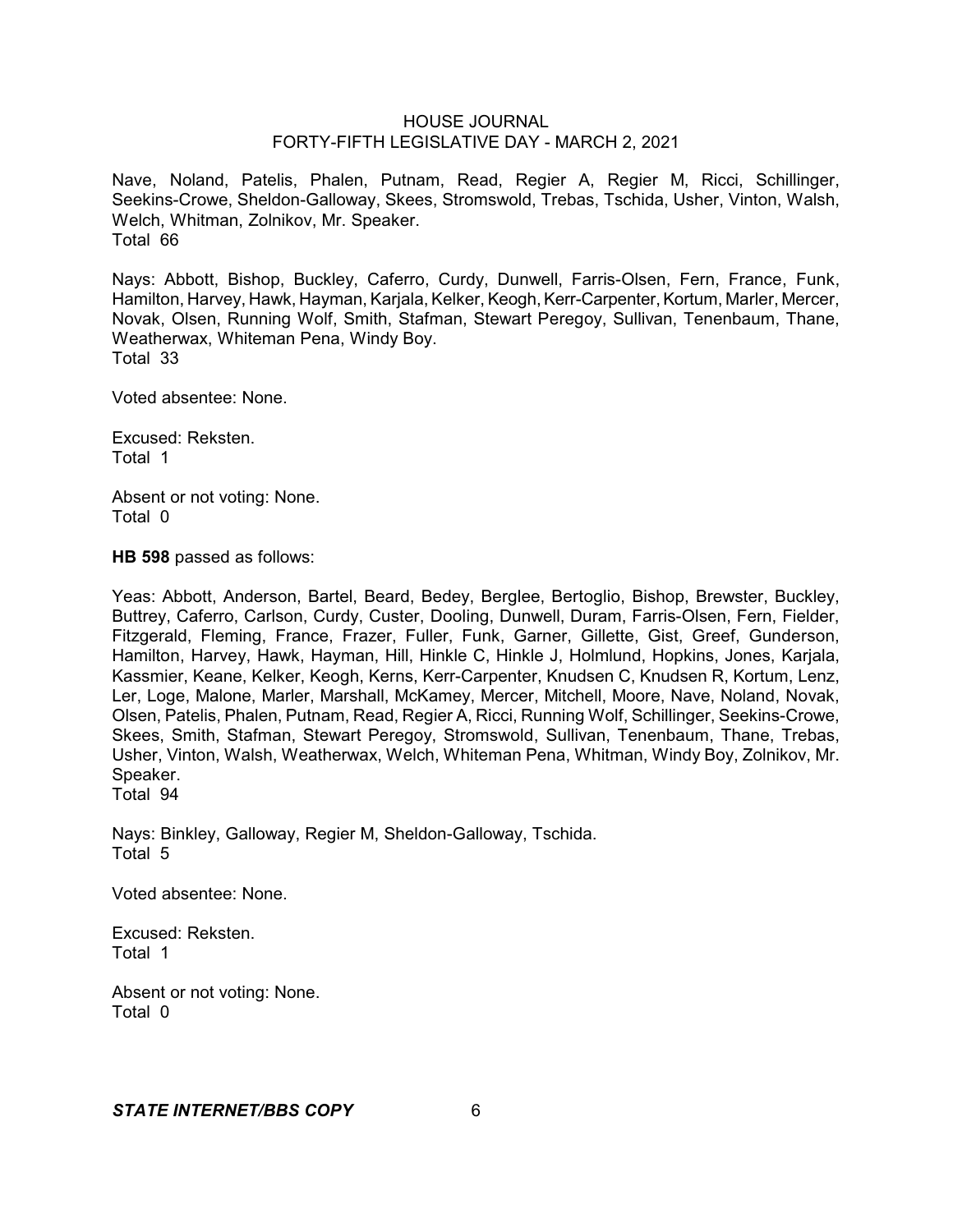**HB 599** passed as follows:

Yeas: Anderson, Bartel, Beard, Bedey, Berglee, Bertoglio, Binkley, Brewster, Buttrey, Carlson, Custer, Dooling, Duram, Fielder, Fitzgerald, Fleming, Frazer, Fuller, Galloway, Garner, Gillette, Gist, Greef, Gunderson, Hawk, Hill, Hinkle C, Hinkle J, Holmlund, Hopkins, Jones, Kassmier, Keane, Kerns, Knudsen C, Knudsen R, Lenz, Ler, Loge, Malone, Marshall, McKamey, Mercer, Mitchell, Nave, Noland, Patelis, Phalen, Putnam, Read, Regier A, Regier M, Ricci, Schillinger, Seekins-Crowe, Sheldon-Galloway, Skees, Stromswold, Trebas, Tschida, Usher, Vinton, Walsh, Welch, Whitman, Zolnikov, Mr. Speaker. Total 67

Nays: Abbott, Bishop, Buckley, Caferro, Curdy, Dunwell, Farris-Olsen, Fern, France, Funk, Hamilton, Harvey, Hayman, Karjala, Kelker, Keogh, Kerr-Carpenter, Kortum, Marler, Moore, Novak, Olsen, Running Wolf, Smith, Stafman, Stewart Peregoy, Sullivan, Tenenbaum, Thane, Weatherwax, Whiteman Pena, Windy Boy. Total 32

Voted absentee: None.

Excused: Reksten. Total 1

Absent or not voting: None. Total 0

**HB 600 failed** as follows:

Yeas: Abbott, Bishop, Buckley, Caferro, Carlson, Curdy, Custer, Dooling, Dunwell, Farris-Olsen, Fern, Fitzgerald, Fleming, France, Frazer, Funk, Garner, Greef, Hamilton, Harvey, Hawk, Hayman, Holmlund, Jones, Karjala, Keane, Kelker, Keogh, Kerr-Carpenter, Kortum, Marler, Novak, Olsen, Running Wolf, Smith, Stafman, Stewart Peregoy, Sullivan, Tenenbaum, Thane, Trebas, Walsh, Weatherwax, Welch, Whiteman Pena, Whitman, Mr. Speaker. Total 47

Nays: Anderson, Bartel, Beard, Bedey, Berglee, Bertoglio, Binkley, Brewster, Buttrey, Duram, Fielder, Fuller, Galloway, Gillette, Gist, Gunderson, Hill, Hinkle C, Hinkle J, Hopkins, Kassmier, Kerns, Knudsen C, Knudsen R, Lenz, Ler, Loge, Malone, Marshall, McKamey, Mercer, Mitchell, Moore, Nave, Noland, Patelis, Phalen, Putnam, Read, Regier A, Regier M, Ricci, Schillinger, Seekins-Crowe, Sheldon-Galloway, Skees, Stromswold, Tschida, Usher, Vinton, Windy Boy, Zolnikov. Total 52

Voted absentee: None.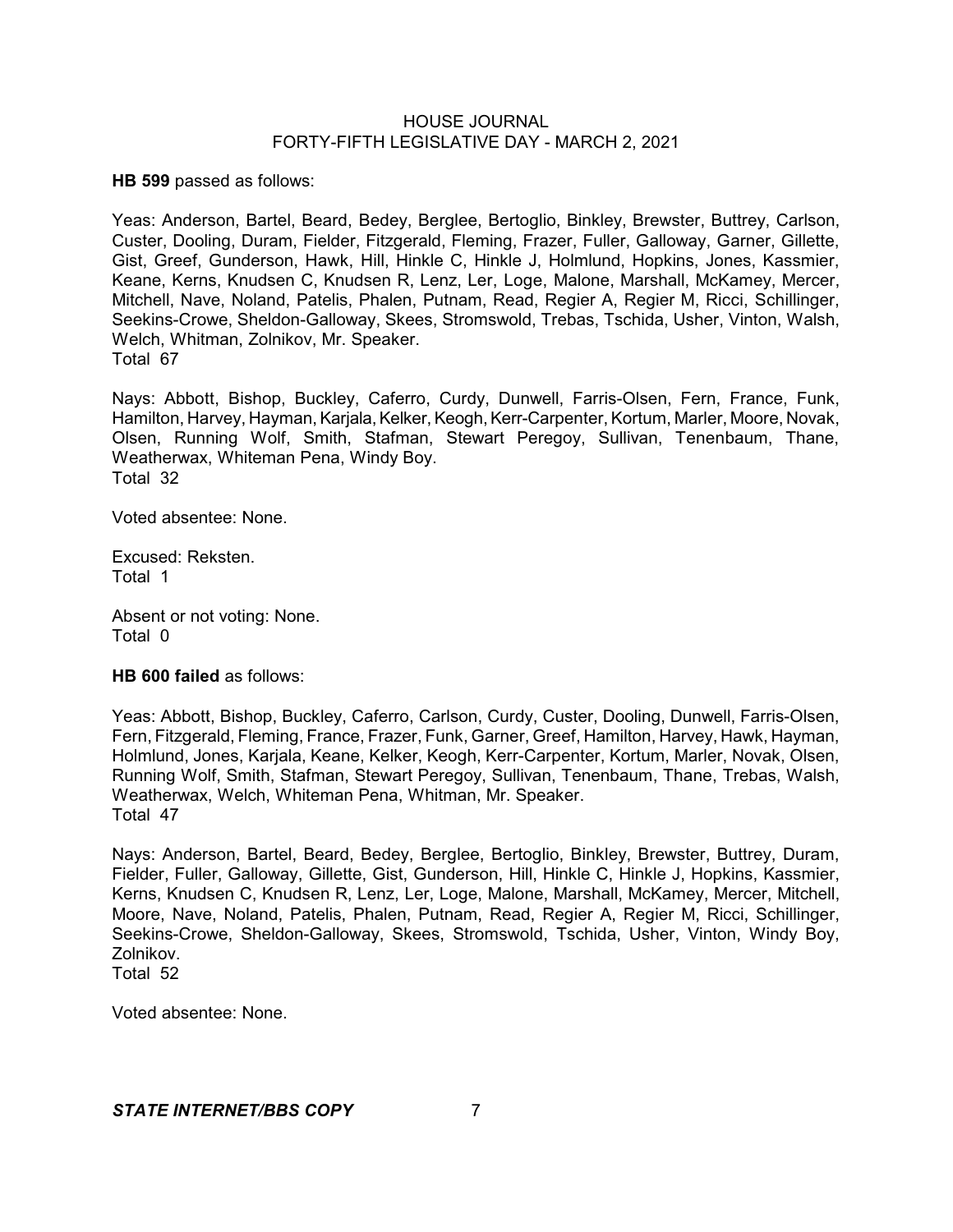Excused: Reksten. Total 1

Absent or not voting: None. Total 0

**HB 602** passed as follows:

Yeas: Abbott, Anderson, Bartel, Beard, Bedey, Berglee, Bertoglio, Binkley, Bishop, Brewster, Buckley, Buttrey, Caferro, Carlson, Curdy, Custer, Dooling, Dunwell, Duram, Farris-Olsen, Fern, Fielder, Fitzgerald, Fleming, France, Frazer, Fuller, Funk, Galloway, Garner, Gillette, Gist, Greef, Gunderson, Hamilton, Harvey, Hawk, Hinkle C, Hinkle J, Holmlund, Hopkins, Jones, Karjala, Kassmier, Keane, Kelker, Keogh, Kerns, Kerr-Carpenter, Knudsen C, Knudsen R, Kortum, Lenz, Ler, Loge, Malone, Marler, Marshall, McKamey, Mercer, Mitchell, Moore, Nave, Noland, Novak, Olsen, Patelis, Phalen, Putnam, Read, Regier A, Regier M, Ricci, Running Wolf, Schillinger, Seekins-Crowe, Sheldon-Galloway, Skees, Smith, Stafman, Stewart Peregoy, Stromswold, Sullivan, Tenenbaum, Thane, Trebas, Tschida, Usher, Vinton, Walsh, Weatherwax, Welch, Whiteman Pena, Whitman, Windy Boy, Zolnikov, Mr. Speaker. Total 97

Nays: Hayman, Hill. Total 2

Voted absentee: None.

Excused: Reksten. Total 1

Absent or not voting: None. Total 0

**HB 604** passed as follows:

Yeas: Abbott, Anderson, Bedey, Bertoglio, Bishop, Buckley, Buttrey, Caferro, Curdy, Custer, Dooling, Dunwell, Farris-Olsen, Fern, Fitzgerald, France, Frazer, Funk, Garner, Gist, Greef, Hamilton, Harvey, Hawk, Hayman, Hill, Holmlund, Hopkins, Jones, Karjala, Kassmier, Keane, Kelker, Keogh, Kerr-Carpenter, Knudsen C, Kortum, Loge, Malone, Marler, McKamey, Mitchell, Novak, Olsen, Patelis, Putnam, Running Wolf, Smith, Stafman, Stewart Peregoy, Sullivan, Tenenbaum, Thane, Walsh, Weatherwax, Welch, Whiteman Pena, Whitman. Total 58

Nays: Bartel, Beard, Berglee, Binkley, Brewster, Carlson, Fielder, Fleming, Fuller, Galloway, Gillette, Gunderson, Hinkle C, Hinkle J, Kerns, Knudsen R, Lenz, Ler, Marshall, Mercer, Moore,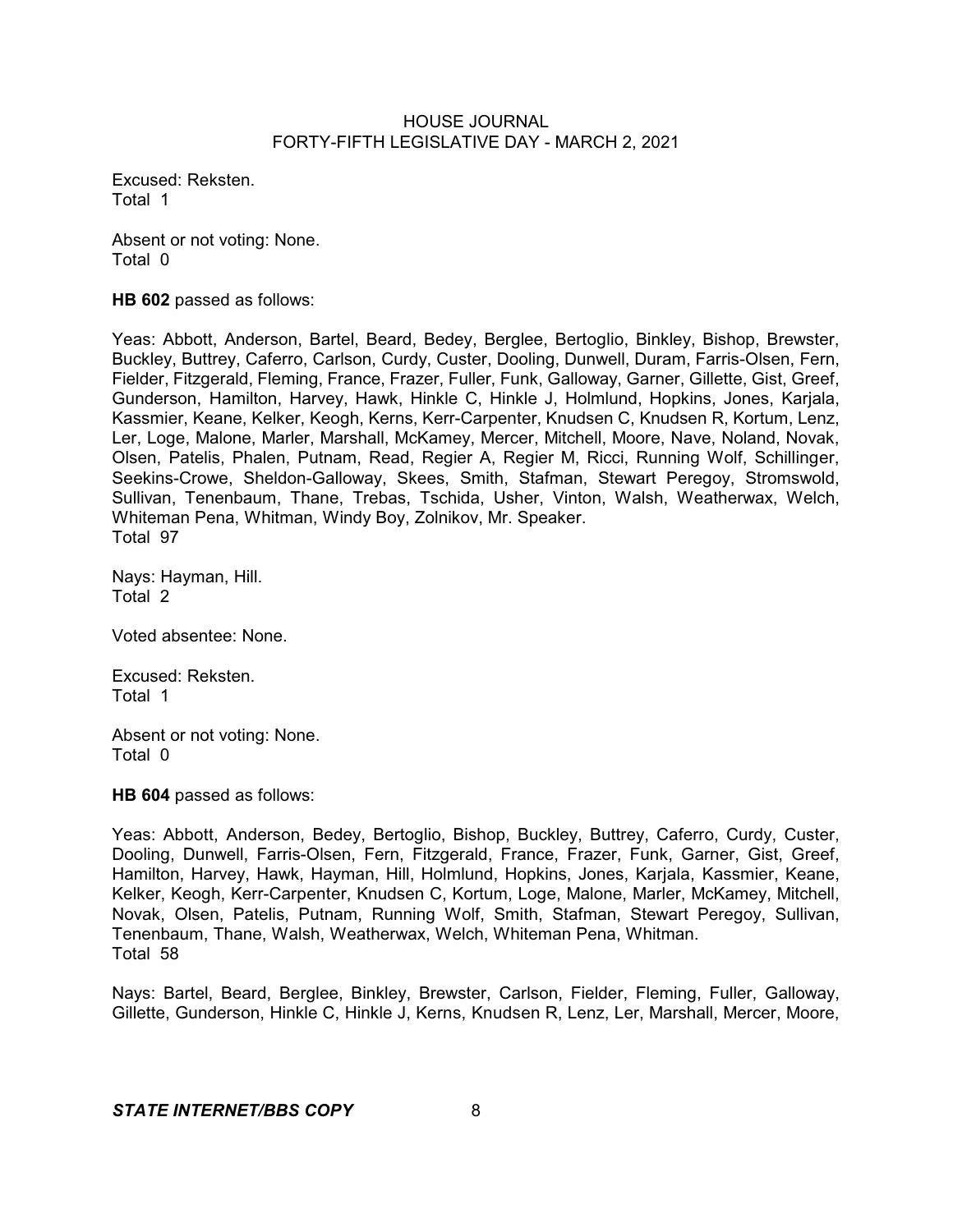Nave, Noland, Phalen, Read, Regier A, Regier M, Ricci, Schillinger, Seekins-Crowe, Sheldon-Galloway, Skees, Stromswold, Trebas, Tschida, Usher, Vinton, Windy Boy, Zolnikov, Mr. Speaker. Total 40

Voted absentee: None.

Excused: Reksten. Total 1

Absent or not voting: Duram. Total 1

**HB 608** passed as follows:

Yeas: Abbott, Anderson, Bartel, Beard, Bedey, Berglee, Bertoglio, Binkley, Bishop, Brewster, Buckley, Buttrey, Caferro, Carlson, Curdy, Custer, Dooling, Dunwell, Duram, Farris-Olsen, Fern, Fielder, Fitzgerald, Fleming, France, Frazer, Fuller, Funk, Galloway, Garner, Gillette, Gist, Greef, Gunderson, Hamilton, Harvey, Hawk, Hayman, Hill, Hinkle C, Hinkle J, Holmlund, Hopkins, Jones, Karjala, Kassmier, Keane, Kelker, Keogh, Kerns, Kerr-Carpenter, Knudsen C, Knudsen R, Kortum, Lenz, Ler, Loge, Malone, Marler, Marshall, McKamey, Mercer, Mitchell, Moore, Nave, Noland, Novak, Olsen,Patelis, Phalen, Putnam, Read, RegierA, Regier M, Ricci, Running Wolf, Schillinger, Seekins-Crowe, Sheldon-Galloway, Skees, Smith, Stafman, Stewart Peregoy, Stromswold, Sullivan, Tenenbaum, Thane, Trebas, Tschida, Usher, Vinton, Walsh, Weatherwax, Welch, Whiteman Pena, Whitman, Windy Boy, Zolnikov, Mr. Speaker. Total 99

Nays: None. Total 0

Voted absentee: None.

Excused: Reksten. Total 1

Absent or not voting: None. Total 0

**HB 610** passed as follows:

Yeas: Abbott, Anderson, Bartel, Bedey, Bertoglio, Binkley, Bishop, Brewster, Buckley, Buttrey, Caferro, Carlson, Curdy, Custer, Dooling, Dunwell, Duram, Farris-Olsen, Fern, Fitzgerald, Fleming, France, Frazer, Fuller, Funk, Garner, Gillette, Gist, Greef, Gunderson, Hamilton, Harvey, Hawk, Hayman, Hinkle J, Holmlund, Hopkins, Jones, Karjala, Kassmier, Keane, Kelker, Keogh, Kerr-Carpenter, Knudsen C, Kortum, Lenz, Loge, Malone, Marler, Marshall, McKamey, Mercer,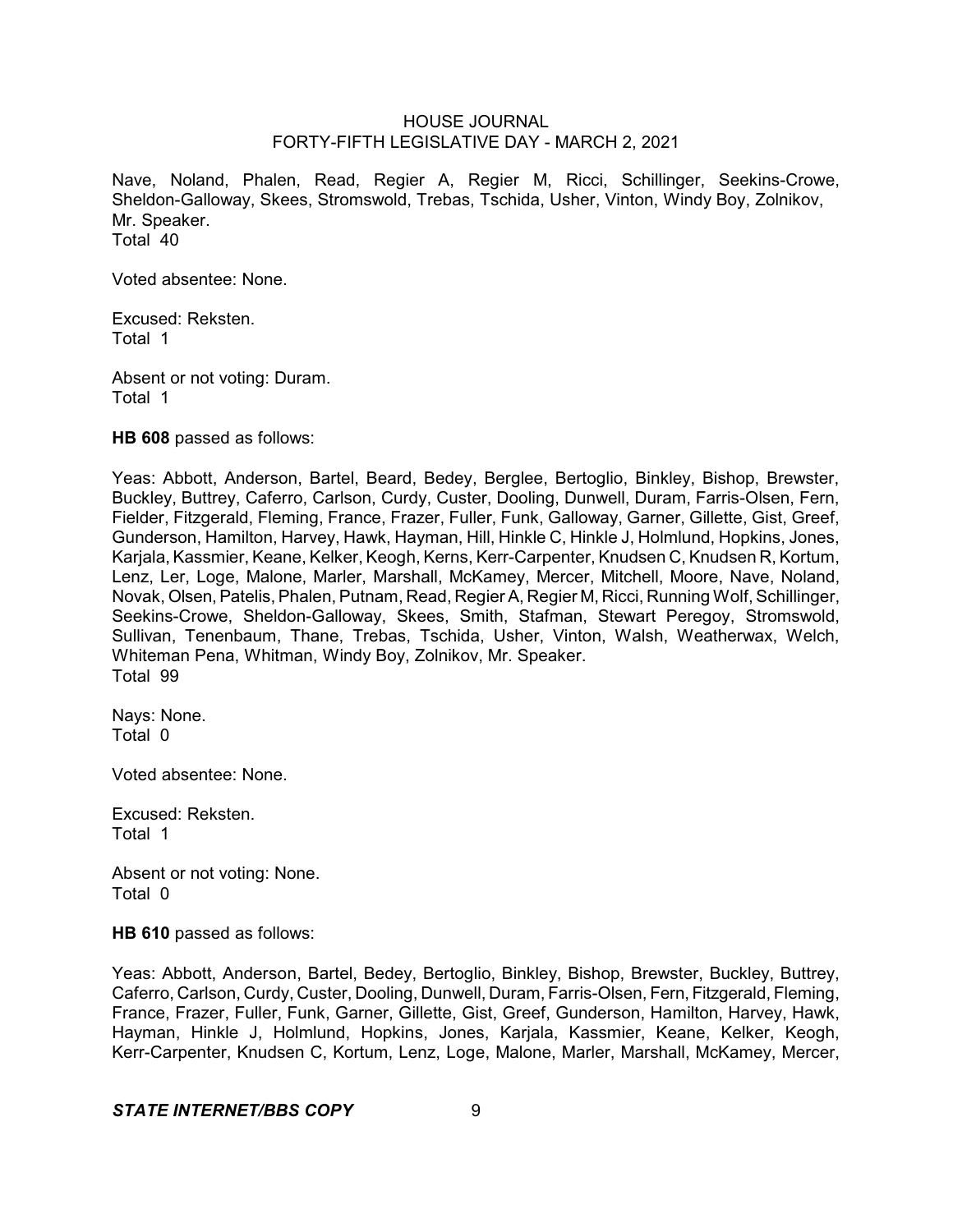Mitchell, Moore, Nave, Noland, Novak, Olsen, Patelis, Phalen, Putnam, Regier M, Ricci, Running Wolf, Schillinger, Seekins-Crowe, Sheldon-Galloway, Skees, Smith, Stafman, Stewart Peregoy, Sullivan, Tenenbaum, Thane, Trebas, Usher, Vinton, Walsh, Weatherwax, Welch, Whiteman Pena, Whitman, Windy Boy, Mr. Speaker. Total 85

Nays: Beard, Berglee, Fielder, Galloway, Hill, Hinkle C, Kerns, Knudsen R, Ler, Read, Regier A, Stromswold, Tschida, Zolnikov. Total 14

Voted absentee: None.

Excused: Reksten. Total 1

Absent or not voting: None. Total 0

**HB 611** passed as follows:

Yeas: Abbott, Anderson, Bartel, Beard, Bedey, Berglee, Bertoglio, Binkley, Bishop, Brewster, Buckley, Buttrey, Caferro, Carlson, Curdy, Custer, Dooling, Dunwell, Farris-Olsen, Fern, Fielder, Fitzgerald, Fleming, France, Fuller, Funk, Galloway, Garner, Gillette, Gist, Greef, Gunderson, Hamilton, Harvey, Hawk, Hayman, Hill, Hinkle C, Hinkle J, Holmlund, Hopkins, Jones, Karjala, Kassmier, Keane, Kelker, Keogh, Kerns, Kerr-Carpenter, Knudsen C, Knudsen R, Kortum, Lenz, Ler, Loge, Malone, Marler, Marshall, McKamey, Mercer, Mitchell, Moore, Nave, Noland, Novak, Olsen, Patelis, Phalen, Putnam, Read, Regier A, Regier M, Ricci, Running Wolf, Schillinger, Seekins-Crowe, Sheldon-Galloway, Skees, Smith, Stafman, Stewart Peregoy, Stromswold, Sullivan, Tenenbaum, Thane, Trebas, Tschida, Usher, Vinton, Walsh, Weatherwax, Welch, Whiteman Pena, Whitman, Windy Boy, Zolnikov, Mr. Speaker. Total 97

Nays: Duram. Total 1

Voted absentee: None.

Excused: Reksten. Total 1

Absent or not voting: Frazer. Total 1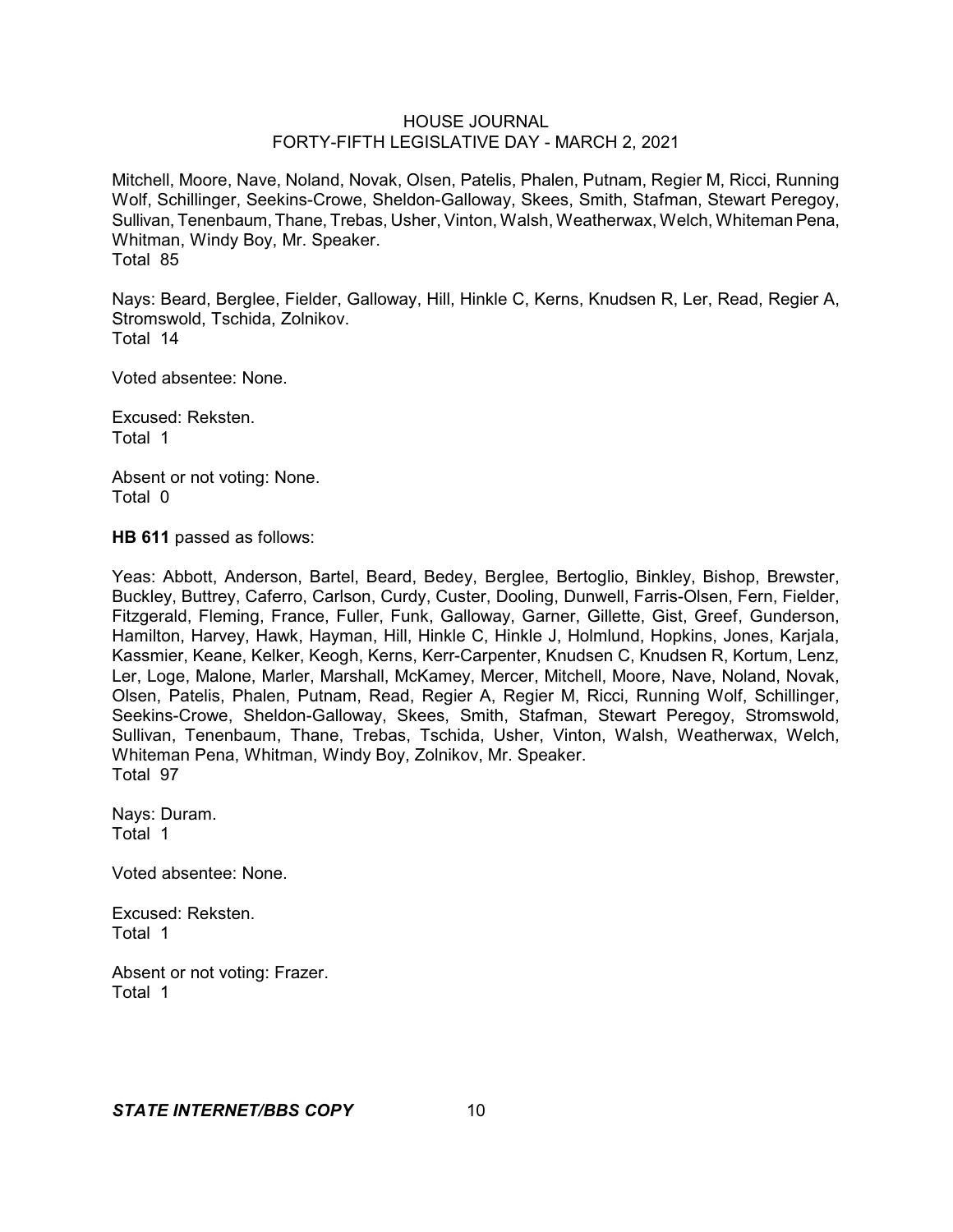**HB 614** passed as follows:

Yeas: Abbott, Anderson, Bartel, Bedey, Berglee, Bertoglio, Bishop, Brewster, Buckley, Buttrey, Caferro, Carlson, Curdy, Custer, Dooling, Dunwell, Duram, Farris-Olsen, Fern, Fitzgerald, Fleming, France, Frazer, Fuller, Funk, Galloway, Garner,Gillette, Gist, Greef, Gunderson, Hamilton, Harvey, Hawk, Hayman, Hinkle C, Hinkle J, Holmlund, Hopkins, Jones, Karjala, Kassmier, Keane, Kelker, Keogh, Kerns, Kerr-Carpenter, Knudsen C, Kortum, Lenz, Ler, Loge, Malone, Marler, Marshall, McKamey, Mercer, Mitchell, Moore, Nave, Noland, Novak, Olsen, Patelis, Phalen, Putnam, Regier A, Regier M, Ricci, Running Wolf, Schillinger, Seekins-Crowe, Sheldon-Galloway, Skees, Smith, Stafman, Stewart Peregoy, Stromswold, Sullivan, Tenenbaum, Thane, Usher, Vinton, Walsh, Weatherwax, Welch, Whiteman Pena, Whitman, Windy Boy, Zolnikov, Mr. Speaker. Total 91

Nays: Beard, Binkley, Fielder, Hill, Knudsen R, Read, Trebas, Tschida. Total 8

Voted absentee: None.

Excused: Reksten. Total 1

Absent or not voting: None. Total 0

**HB 616** passed as follows:

Yeas: Abbott, Anderson, Bartel, Beard, Bedey, Berglee, Bertoglio, Binkley, Bishop, Brewster, Buckley, Buttrey, Caferro, Carlson, Curdy, Custer, Dooling, Dunwell, Duram, Farris-Olsen, Fern, Fielder, Fitzgerald, Fleming, France, Frazer, Fuller, Funk, Galloway, Garner, Gillette, Gist, Greef, Gunderson, Hamilton, Harvey, Hawk, Hayman, Hill, Hinkle C, Hinkle J, Holmlund, Hopkins, Jones, Karjala, Kassmier, Keane, Kelker, Keogh, Kerns, Kerr-Carpenter, Knudsen C, Knudsen R, Kortum, Lenz, Ler, Loge, Malone, Marler, Marshall, McKamey, Mercer, Mitchell, Moore, Nave, Noland, Novak, Olsen, Patelis, Phalen, Putnam, Read, RegierA, Regier M, Ricci, Running Wolf, Schillinger, Seekins-Crowe, Sheldon-Galloway, Skees, Stafman, Stewart Peregoy, Stromswold, Sullivan, Tenenbaum, Thane, Trebas, Tschida, Usher, Vinton, Walsh, Weatherwax, Welch, WhitemanPena, Whitman, Windy Boy, Zolnikov, Mr. Speaker. Total 98

Nays: None. Total 0

Voted absentee: None.

Excused: Reksten. Total 1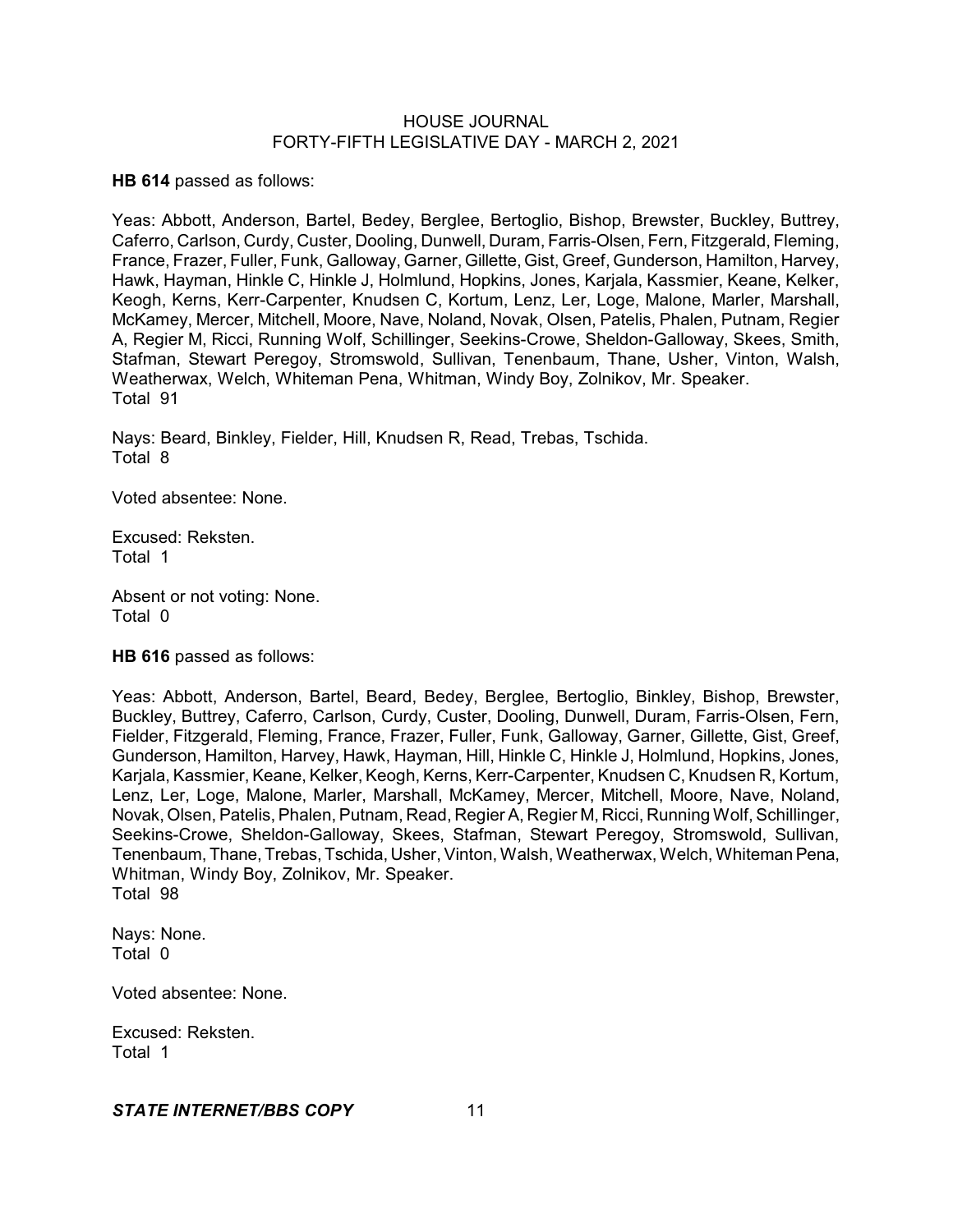Absent or not voting: Smith. Total 1

**HB 618** passed as follows:

Yeas: Abbott, Anderson, Beard, Bedey, Berglee, Bertoglio, Bishop, Brewster, Buckley, Buttrey, Caferro, Curdy, Custer, Dooling, Dunwell, Duram, Farris-Olsen, Fern, Fielder, Fitzgerald, Fleming, France, Frazer, Fuller, Funk, Garner, Gillette, Gist, Greef, Gunderson, Hamilton, Harvey, Hawk, Hayman, Holmlund, Hopkins, Jones, Karjala, Kassmier, Keane, Kelker, Keogh, Kerns, Kerr-Carpenter, Knudsen C, Knudsen R, Kortum, Lenz, Ler, Loge, Malone, Marler, Marshall, McKamey, Mercer, Mitchell, Moore, Nave, Noland, Novak, Patelis, Phalen, Putnam, Read, Ricci, Running Wolf, Schillinger, Seekins-Crowe, Sheldon-Galloway, Skees, Smith, Stafman, Stewart Peregoy, Stromswold, Sullivan, Tenenbaum, Thane, Trebas, Usher, Vinton, Walsh, Weatherwax, Welch, Whiteman Pena, Whitman, Windy Boy, Zolnikov. Total 87

Nays: Bartel, Binkley, Galloway, Hill, Hinkle C, Hinkle J, Olsen, Regier A, Regier M, Tschida, Mr. Speaker. Total 11

Voted absentee: None.

Excused: Reksten. Total 1

Absent or not voting: Carlson. Total 1

**HJR 14** passed as follows:

Yeas: Abbott, Anderson, Bedey, Berglee, Bertoglio, Bishop, Brewster, Buckley, Buttrey, Caferro, Carlson, Curdy, Custer, Dooling, Dunwell, Duram, Farris-Olsen, Fern, Fitzgerald, Fleming, France, Frazer, Fuller, Funk, Garner, Gillette, Gist, Greef, Gunderson, Hamilton, Harvey, Hawk, Hayman, Hinkle C, Hinkle J, Holmlund, Hopkins, Jones, Karjala, Kassmier, Keane, Kelker, Keogh, Kerns, Kerr-Carpenter, Knudsen C, Knudsen R, Kortum, Lenz, Ler, Loge, Malone, Marler, Marshall, McKamey, Mitchell, Nave, Noland, Novak, Olsen, Patelis, Phalen, Putnam, Read, Ricci, Running Wolf, Schillinger, Seekins-Crowe, Skees, Smith, Stafman, Stewart Peregoy, Stromswold, Sullivan, Tenenbaum, Thane, Trebas, Usher, Vinton, Walsh, Weatherwax, Welch, Whiteman Pena, Whitman, Windy Boy, Zolnikov, Mr. Speaker. Total 87

Nays: Bartel, Beard, Binkley, Fielder, Galloway, Hill, Mercer, Moore, Regier A, Regier M, Sheldon-Galloway, Tschida. Total 12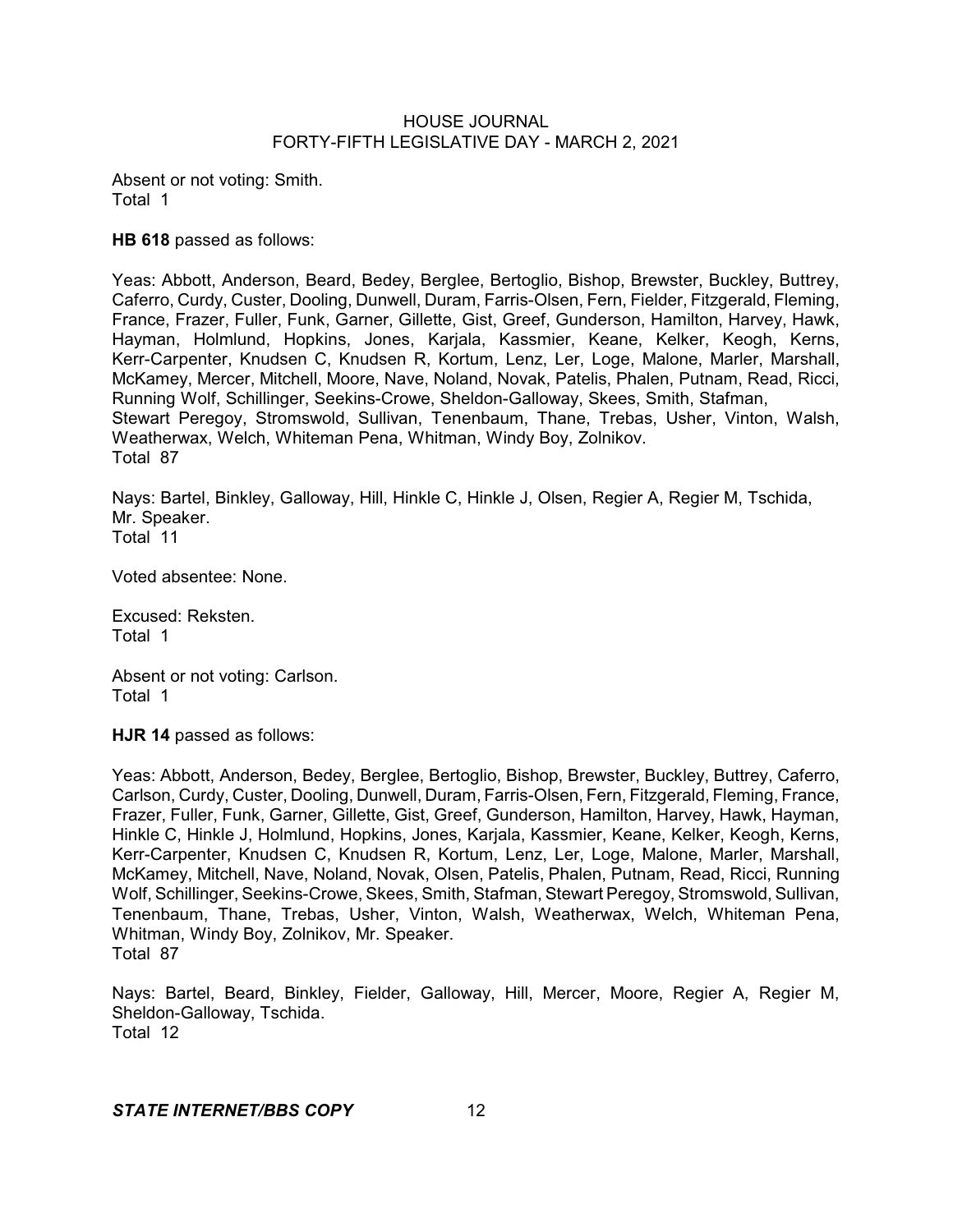Voted absentee: None.

Excused: Reksten. Total 1

Absent or not voting: None. Total 0

**HJR 15** passed as follows:

Yeas: Abbott, Anderson, Bedey, Bertoglio, Bishop, Brewster, Buckley, Buttrey, Caferro, Curdy, Custer, Dooling, Dunwell, Duram, Farris-Olsen, Fern, Fitzgerald, Fleming, France, Frazer, Funk, Garner, Gist, Greef, Gunderson, Hamilton, Harvey, Hawk, Hayman, Holmlund, Hopkins, Jones, Karjala, Keane, Kelker, Keogh, Kerr-Carpenter, Kortum, Loge, Malone, Marler, Mercer, Novak, Olsen, Putnam, Running Wolf, Seekins-Crowe, Smith, Stafman, Stewart Peregoy, Sullivan, Tenenbaum, Thane, Trebas, Walsh, Weatherwax, Welch, Whiteman Pena, Whitman, Windy Boy. Total 60

Nays: Bartel, Beard, Berglee, Binkley, Carlson, Fielder, Fuller, Galloway, Gillette, Hill, Hinkle C, Hinkle J, Kassmier, Kerns, Knudsen C, Knudsen R, Lenz, Ler, Marshall, McKamey, Mitchell, Moore, Nave, Noland, Patelis, Phalen, Read, Regier A, Regier M, Ricci, Schillinger, Sheldon-Galloway, Skees, Stromswold, Tschida, Usher, Vinton, Zolnikov, Mr. Speaker. Total 39

Voted absentee: None.

Excused: Reksten. Total 1

Absent or not voting: None. Total 0

**HJR 16** passed as follows:

Yeas: Abbott, Anderson, Beard, Bedey, Berglee, Bertoglio, Binkley, Bishop, Brewster, Buckley, Buttrey, Caferro, Curdy, Custer, Dooling, Dunwell, Duram, Farris-Olsen, Fern, Fielder, Fitzgerald, Fleming, France, Frazer, Fuller, Funk, Garner, Gillette, Gist, Greef, Gunderson, Harvey, Hawk, Hayman, Hill, Hinkle C, Holmlund, Hopkins, Jones, Karjala, Kassmier, Keane, Kelker, Keogh, Kerns, Kerr-Carpenter, Knudsen C, Knudsen R, Kortum, Ler, Loge, Malone, Marler, Marshall, McKamey, Mercer, Mitchell, Nave, Noland, Novak, Olsen, Patelis, Phalen, Putnam, Read, Regier A, Ricci, Running Wolf, Schillinger, Seekins-Crowe, Sheldon-Galloway, Skees, Smith, Stafman, Stewart Peregoy, Stromswold, Sullivan, Tenenbaum, Thane, Trebas, Usher, Vinton, Walsh, Weatherwax, Welch, Whiteman Pena, Whitman, Windy Boy, Zolnikov, Mr. Speaker. Total 90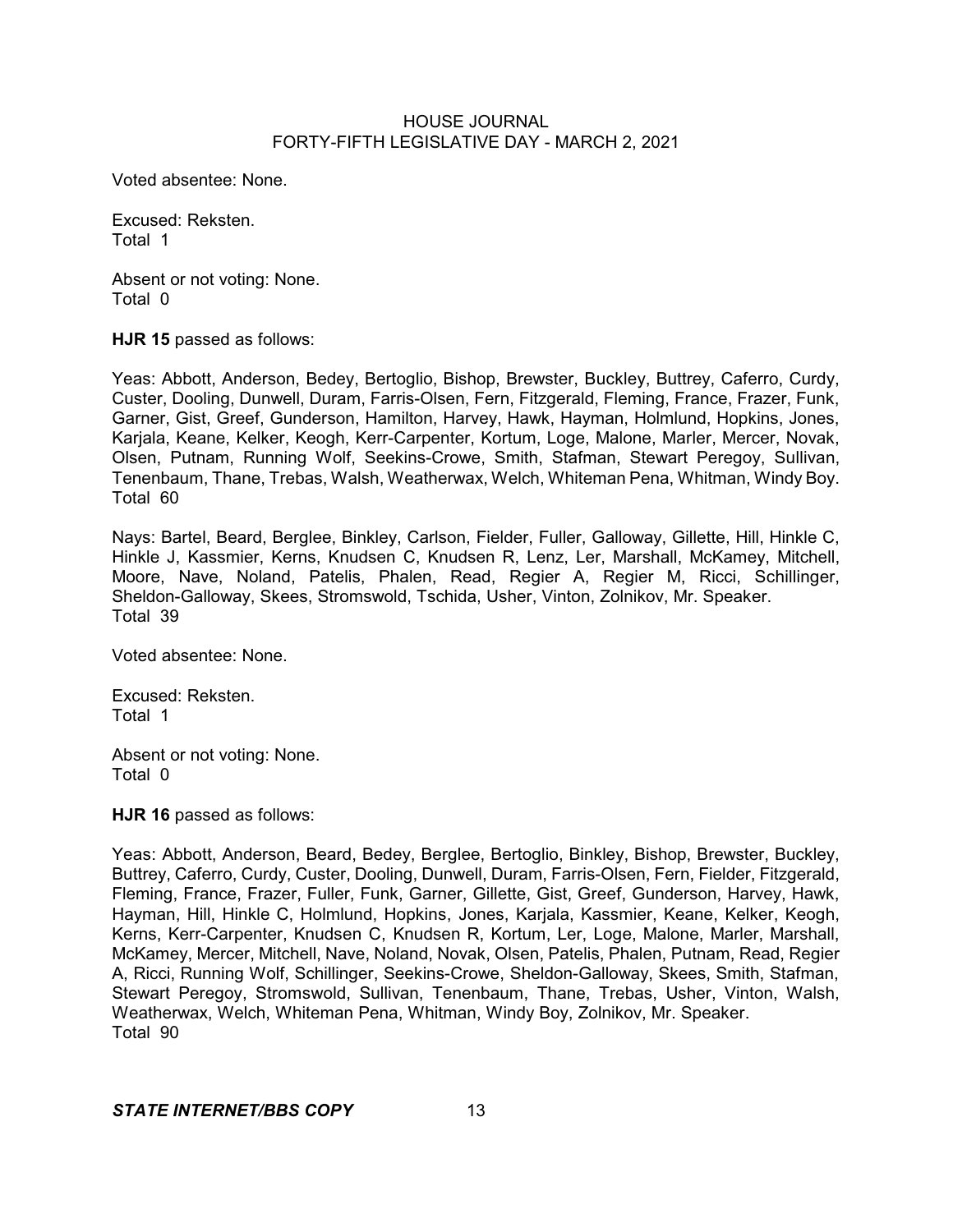Nays: Bartel, Carlson, Galloway, Hamilton, Hinkle J, Lenz, Moore, Regier M, Tschida. Total 9

Voted absentee: None.

Excused: Reksten. Total 1

Absent or not voting: None. Total 0

**HJR 17** passed as follows:

Yeas: Abbott, Anderson, Bedey, Bertoglio, Bishop, Brewster, Buckley, Buttrey, Caferro, Curdy, Custer, Dooling, Dunwell, Duram, Farris-Olsen, Fern, Fitzgerald, Fleming, France, Frazer, Funk, Garner, Gist, Greef, Gunderson, Hamilton, Harvey, Hawk, Hayman, Holmlund, Jones, Karjala, Keane, Kelker, Keogh, Kerr-Carpenter, Knudsen C, Knudsen R, Kortum, Loge, Malone, Marler, McKamey, Novak, Olsen, Putnam, Running Wolf, Smith, Stafman, Stewart Peregoy, Stromswold, Sullivan, Tenenbaum, Thane, Walsh, Weatherwax, Welch, Whiteman Pena, Whitman, Mr. Speaker.

Total 60

Nays: Bartel, Beard, Berglee, Binkley, Carlson, Fielder, Fuller, Galloway, Gillette, Hill, Hinkle C, Hinkle J, Hopkins, Kassmier, Kerns, Lenz, Ler, Marshall, Mercer, Mitchell, Moore, Nave, Noland, Patelis, Phalen, Read, Regier A, Regier M, Ricci, Schillinger, Seekins-Crowe, Sheldon-Galloway, Skees, Trebas, Tschida, Usher, Vinton, Windy Boy, Zolnikov. Total 39

Voted absentee: None.

Excused: Reksten. Total 1

Absent or not voting: None. Total 0

**HJR 19** passed as follows:

Yeas: Abbott, Anderson, Bedey, Bertoglio, Bishop, Brewster, Buckley, Buttrey, Caferro, Curdy, Custer, Dooling, Dunwell, Duram, Farris-Olsen, Fern, Fitzgerald, Fleming, France, Frazer, Fuller, Funk, Garner, Gillette, Gist, Greef, Gunderson, Hamilton, Harvey, Hawk, Hayman, Hinkle J, Holmlund, Hopkins, Jones, Karjala, Kassmier, Keane, Kelker, Keogh, Kerns, Kerr-Carpenter, Knudsen C, Knudsen R, Kortum, Lenz, Ler, Loge, Malone, Marler, Marshall, McKamey, Mercer, Mitchell, Nave, Novak, Olsen, Patelis, Phalen, Putnam, Read, Regier A, Ricci, Running Wolf, Schillinger, Seekins-Crowe, Smith, Stafman, Stewart Peregoy, Stromswold, Sullivan, Tenenbaum,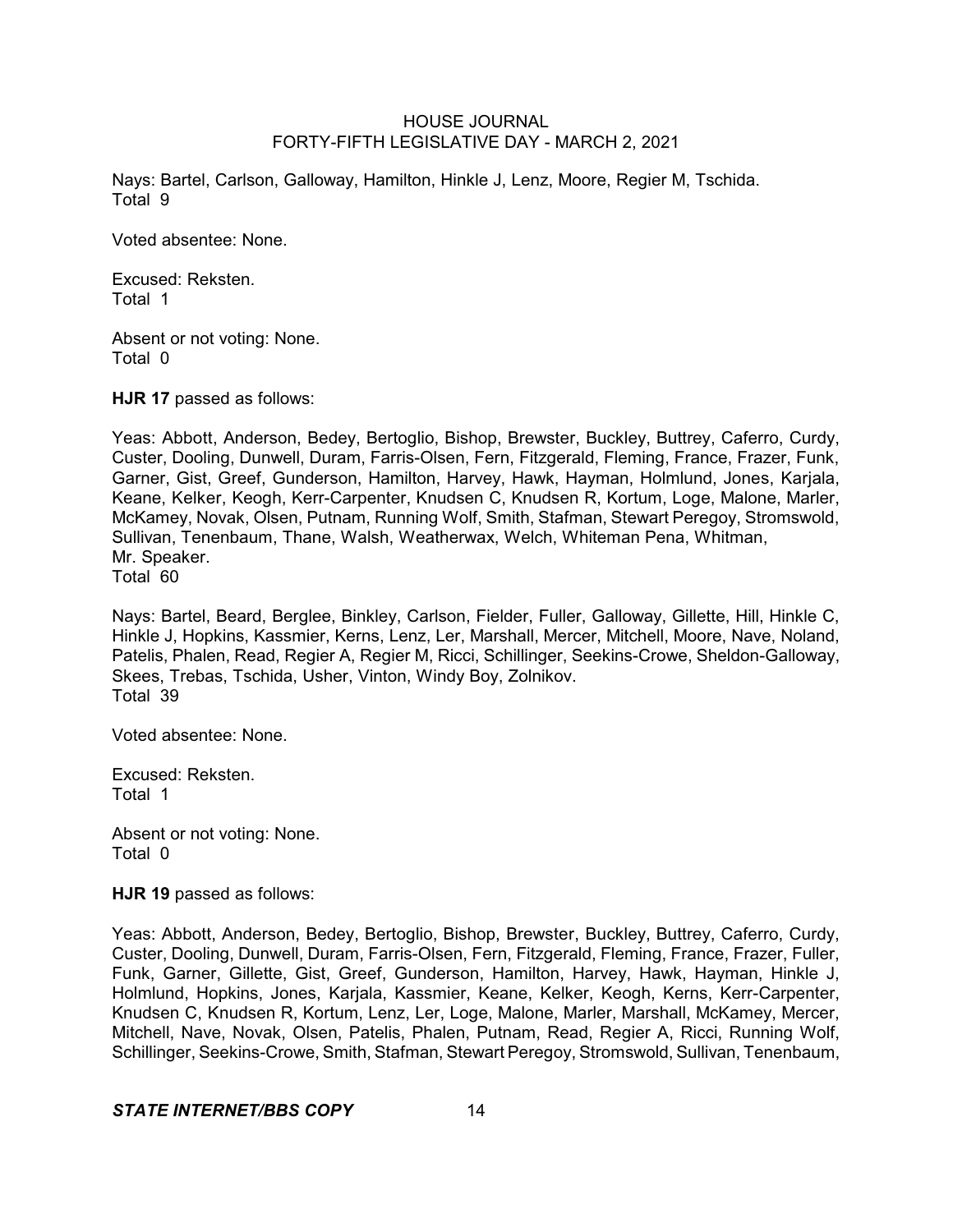Thane, Usher, Vinton, Walsh, Weatherwax, Welch, Whiteman Pena, Whitman, Windy Boy, Mr. Speaker. Total 82

Nays: Bartel, Beard, Berglee, Binkley, Carlson, Fielder, Galloway, Hill, Hinkle C, Moore, Noland, Regier M, Sheldon-Galloway, Skees, Trebas, Tschida, Zolnikov. Total 17

Voted absentee: None.

Excused: Reksten. Total 1

Absent or not voting: None. Total 0

**HJR 21** passed as follows:

Yeas: Abbott, Anderson, Beard, Bedey, Berglee, Bertoglio, Binkley, Bishop, Brewster, Buckley, Buttrey, Caferro, Carlson, Curdy, Custer, Dooling, Dunwell, Duram, Farris-Olsen, Fern, Fielder, Fitzgerald, Fleming, France, Frazer, Fuller, Funk, Garner, Gillette, Gist, Greef, Gunderson, Hamilton, Harvey, Hawk, Hayman, Hill, Hinkle J, Holmlund, Hopkins, Jones, Karjala, Kassmier, Keane, Kelker, Keogh, Kerns, Kerr-Carpenter, Knudsen C, Knudsen R, Kortum, Lenz, Ler, Loge, Malone, Marler, Marshall, McKamey, Mercer, Mitchell, Nave, Noland, Novak, Olsen, Patelis, Phalen, Putnam, Read, Regier A, Ricci, Running Wolf, Schillinger, Seekins-Crowe, Skees, Smith, Stafman, Stewart Peregoy, Stromswold, Sullivan, Tenenbaum, Thane, Trebas, Usher, Vinton, Walsh, Weatherwax, Welch, Whiteman Pena, Whitman, Windy Boy, Zolnikov, Mr. Speaker. Total 92

Nays: Bartel, Galloway, Moore, Regier M, Sheldon-Galloway, Tschida. Total 6

Voted absentee: None.

Excused: Reksten. Total 1

Absent or not voting: Hinkle C. Total 1